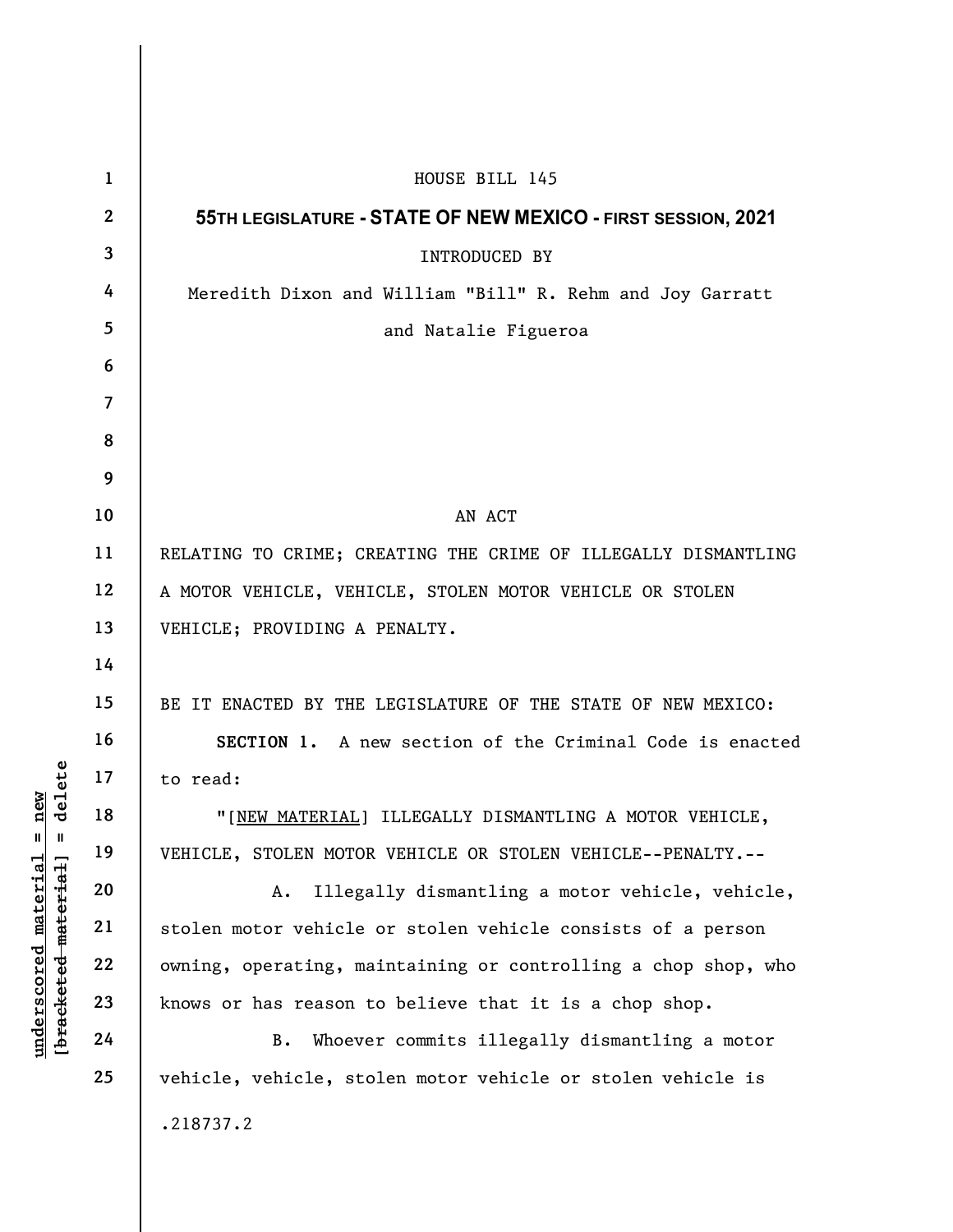1 guilty of a third degree felony.

2

C. As used in this section:

3 4 5 6 7 8 9 10 11 12 13 14 15 16 (1) "chop shop" means a building, lot, facility or other structure or premises where a person possesses, receives, stores, disassembles or alters, including the alteration or concealment of any identifying feature or number, including the manufacturer's serial number, engine number, decal or other distinguishing number or identification mark or number placed under assignment of the motor vehicle division of the taxation and revenue department a vehicle required to be registered pursuant to the Motor Vehicle Code or any vehicle, motor vehicle or motor vehicle engine or component as defined in the Motor Vehicle Code, an unlawfully obtained motor vehicle, vehicle or major component motor vehicle part for the purpose of using, selling or disposing of the motor vehicle, vehicle or major component motor vehicle part;

underscored material material and<br>
understand the self-propelled and<br>
understand the self-propelled and<br>
understand vires, but not operat<br>
21<br>
22<br>
the fit, fraud or decei<br>
the owner; and<br>
24<br>
(4) (2) "motor vehicle" means every vehicle that is self-propelled and every vehicle that is propelled by electric power obtained from batteries or from overhead trolley wires, but not operated upon rails;

(3) "unlawfully obtained" means obtained by theft, fraud or deceit or obtained without the permission of the owner; and

(4) "vehicle" means every device in, upon or by which any person or property is or may be transported or .218737.2  $- 2 -$ 

17

18

19

20

21

22

23

24

25